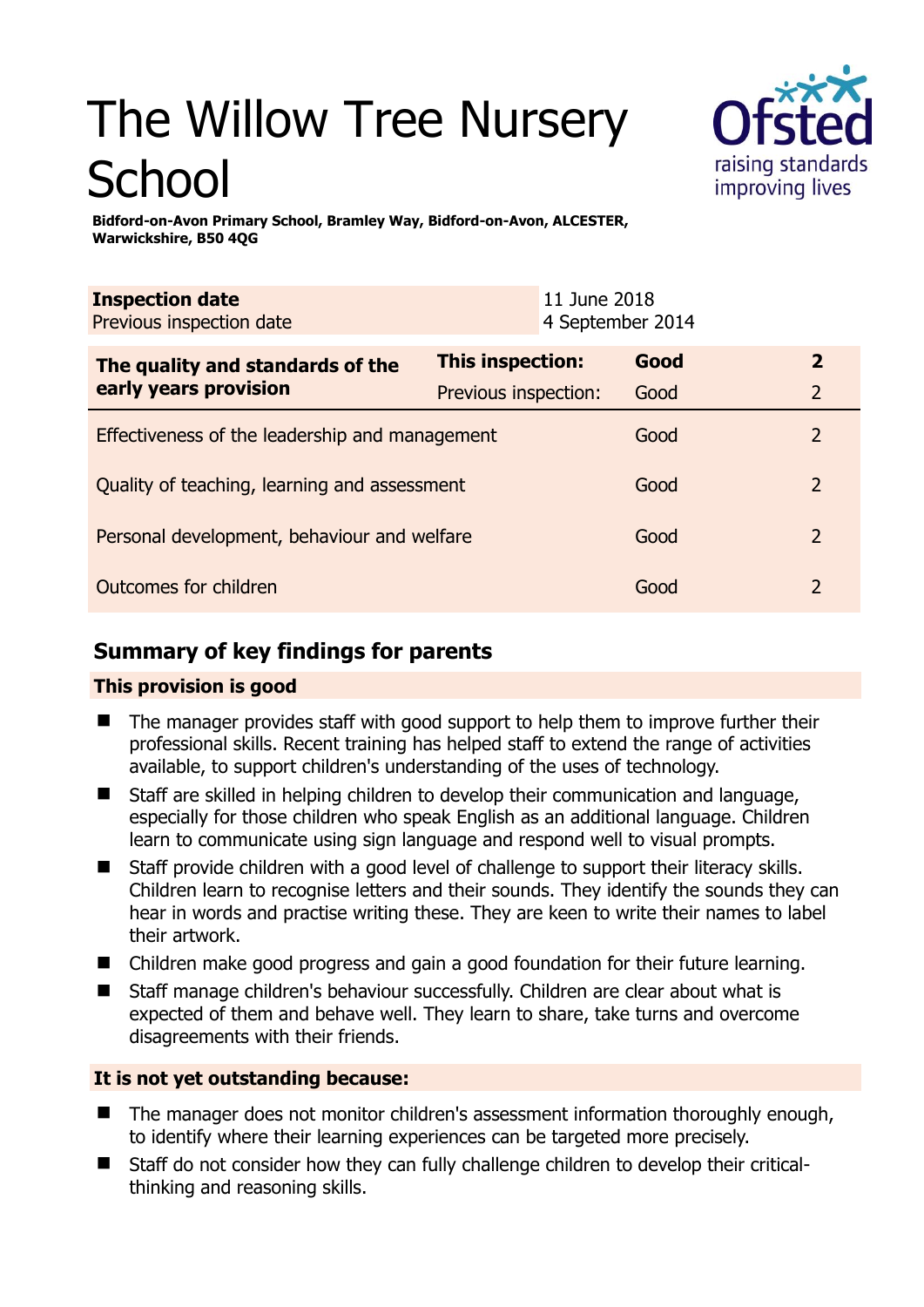## **What the setting needs to do to improve further**

#### **To further improve the quality of the early years provision the provider should:**

- monitor children's assessment information thoroughly to identify and tailor their learning experiences more precisely so that they make the best possible progress
- $\blacksquare$  increase opportunities for children to develop their thinking skills and solve problems, to help them to achieve even higher.

#### **Inspection activities**

- The inspector observed teaching practices and the impact these have on children's learning.
- The inspector held discussions with the manager, staff, children and parents.
- The inspector read some of the setting's documentation, including the safeguarding policy and procedures.
- The inspector sampled children's development information and records.
- The inspector carried out joint observations with the manager.

#### **Inspector**

Anne Clifft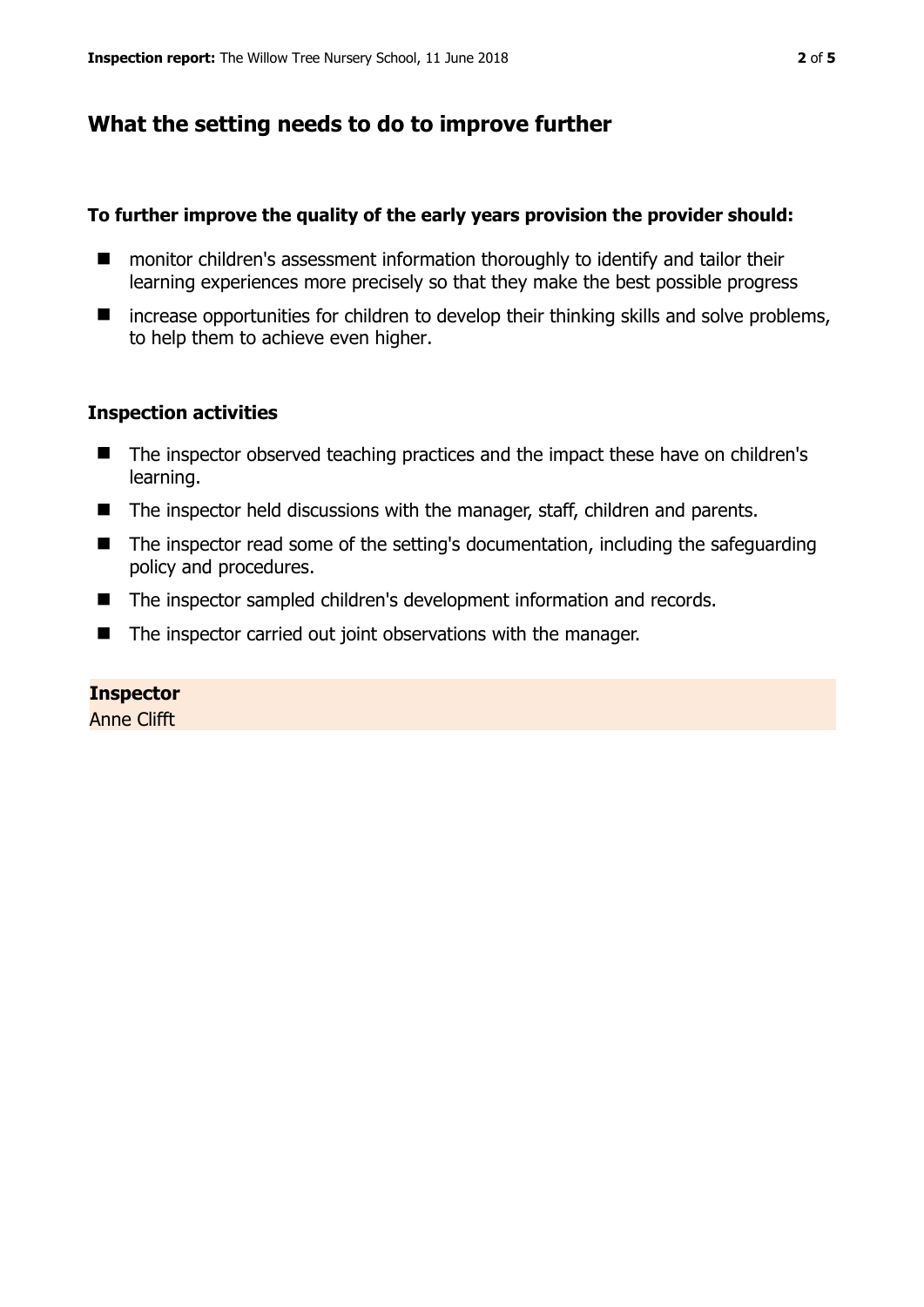# **Inspection findings**

#### **Effectiveness of the leadership and management is good**

Safeguarding is effective. Staff have a good understanding of how to protect children and understand the procedures to follow if they have concerns about any child's welfare. The manager deploys staff effectively to meet children's needs and staff supervise them well. Staff make careful risk assessments to ensure that children can play safely. The manager reviews the quality of the provision effectively and identifies areas for further improvement. For example, she has recently extended the provision for children's outdoor learning. Staff have strong partnerships with parents and they work together well to provide continuity for children's development. The manager gives careful consideration to the use of additional funding to ensure that children's individual needs are met well.

#### **Quality of teaching, learning and assessment is good**

Staff provide children with a good range of activities to support their physical development. Outdoors, children use bikes and negotiate obstacles. They fill containers with water and carefully pour them down chutes. Indoors, children use tools to shape dough and complete threading tasks. Staff plan a wide range of interesting opportunities to help spark children's curiosity and understanding of the world. Children talk about the changes they observe in plants they have grown from seeds and investigate a range of natural materials, such as shells. Staff encourage children to use their imaginations and support their creative ideas well. Children print with fruit and create different effects. They enjoy recreating their own experiences through role play. They use telescopes and develop lively story lines, such as going on a treasure hunt.

#### **Personal development, behaviour and welfare are good**

An effective key-person system ensures that children's individual needs are met well. Staff are friendly and nurturing, and children form close attachments to them. They help children to develop their independence and sense of responsibility. Children manage their toileting needs well and help with everyday tasks, such as setting up the tables for lunch. Staff support children's health effectively. Children learn the importance of good hygiene routines and about healthy and unhealthy food choices. They learn about keeping themselves safe when playing in the sun.

## **Outcomes for children are good**

Children develop good social skills and enjoy involving others in their play. They show a strong sense of teamwork, such as working together to carry boxes and putting equipment away. They listen well to each other and respond to their friend's ideas with their own. Children progress well with their mathematical understanding. They count accurately and use language well to compare the heights of plants. Children gain an awareness of diversity and learn to respect their differences.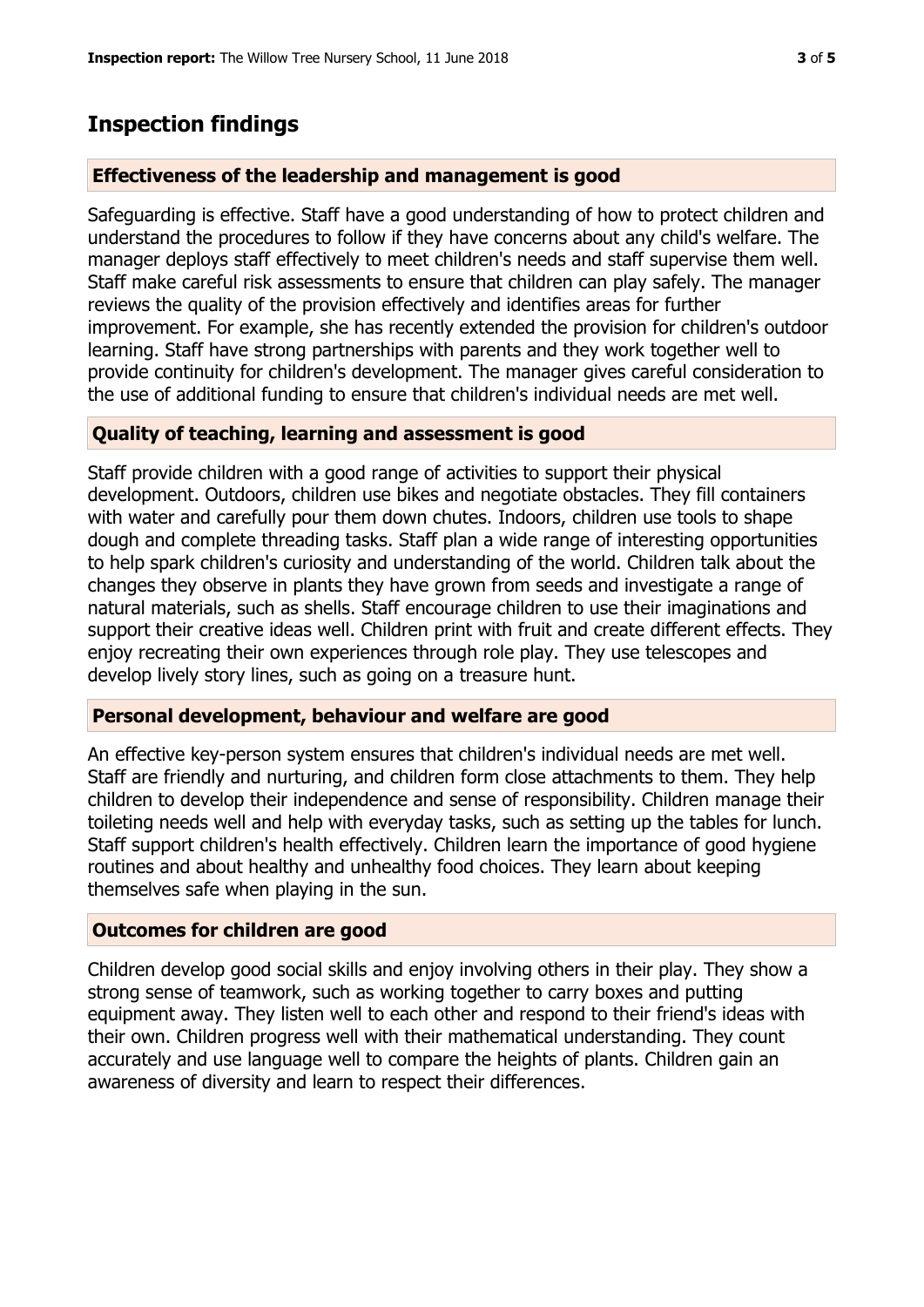## **Setting details**

| Unique reference number                             | EY470593                                       |  |  |
|-----------------------------------------------------|------------------------------------------------|--|--|
| <b>Local authority</b>                              | Warwickshire                                   |  |  |
| <b>Inspection number</b>                            | 1105612                                        |  |  |
| <b>Type of provision</b>                            | Sessional provision                            |  |  |
| Day care type                                       | Childcare - Non-Domestic                       |  |  |
| <b>Registers</b>                                    | Early Years Register                           |  |  |
| <b>Age range of children</b>                        | $2 - 4$                                        |  |  |
| <b>Total number of places</b>                       | 25                                             |  |  |
| <b>Number of children on roll</b>                   | 48                                             |  |  |
| Name of registered person                           | The Willow Tree Nursery School Bidford Limited |  |  |
| <b>Registered person unique</b><br>reference number | RP910203                                       |  |  |
| Date of previous inspection                         | 4 September 2014                               |  |  |
| <b>Telephone number</b>                             | 01789 773041                                   |  |  |

The Willow Tree Nursery School registered in 2014. The nursery employs five members of childcare staff, all of whom hold appropriate early years qualifications at level 3. The nursery opens from Monday to Friday during term time. Sessions are from 8.50am to 3.30pm. The nursery provides funded early education for two-, three- and four-year-old children.

This inspection was carried out by Ofsted under sections 49 and 50 of the Childcare Act 2006 on the quality and standards of provision that is registered on the Early Years Register. The registered person must ensure that this provision complies with the statutory framework for children's learning, development and care, known as the early years foundation stage.

Any complaints about the inspection or the report should be made following the procedures set out in the guidance 'Complaints procedure: raising concerns and making complaints about Ofsted', which is available from Ofsted's website: www.gov.uk/government/organisations/ofsted. If you would like Ofsted to send you a copy of the guidance, please telephone 0300 123 4234, or email enquiries@ofsted.gov.uk.